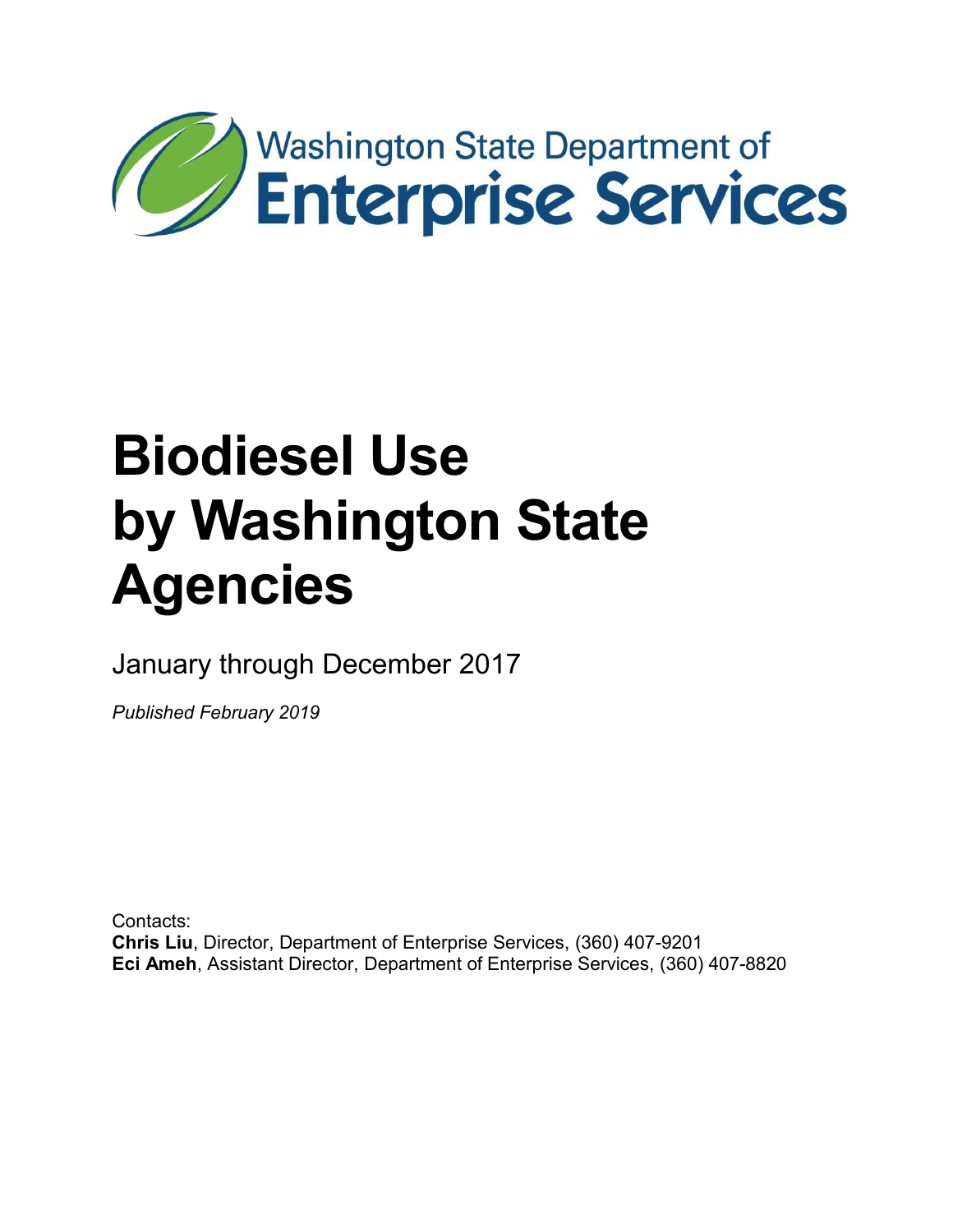To accommodate persons with disabilities, this document is available in alternate formats by calling the Department of Enterprise Services (DES) at (360) 407-8059. TTY/TDD users should contact DES via the Washington Relay Service at 711 or 1-800-833-638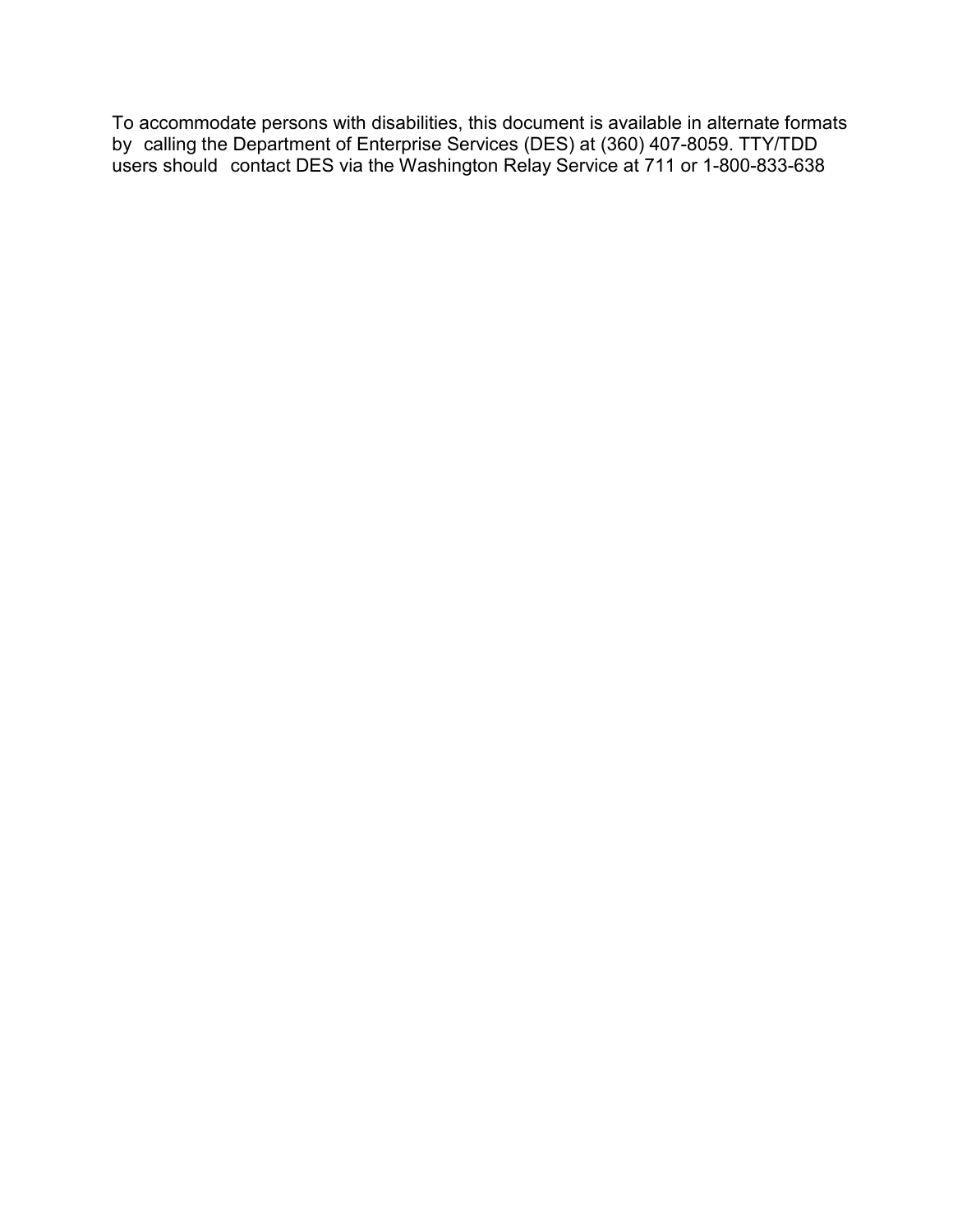## **REPORT HIGHLIGHTS**

- During 2017, biodiesel purchased by state agencies under state fuel contracts reached a new high, totaling over 1.2 million gallons. This is the fifth year in a row that state agency biodiesel purchases topped 1 million gallons.
- Washington State Ferries (WSF) is the largest state agency consumer of diesel fuel. WSF purchased 882,000 gallons of biodiesel during 2017, which is about 74,000 gallons more than that purchased in 2016. This increase was due primarily to overall increased fuel use. WSF averaged 4.7 percent biodiesel in 2017, up from 4.3 percent in 2016, with fuel containing 5 percent biodiesel (B5) the standard fuel for the fleet.
- Beyond WSF operations, Washington State Department of Transportation (WSDOT) accounted for the state's second largest purchaser of diesel fuel. WSDOT purchased 364,000 gallons of biodiesel (B100) during 2017, almost the same amount purchased in 2015 and 2016. Biodiesel made up 19 percent of total diesel fuel purchased in Western Washington and 10% percent in Eastern Washington. Statewide, WSDOT averaged 14 percent biodiesel, down 1 percent from 2016. Not included are the gallons from 11 WSDOT sites that are not feasible for biodiesel use because they are in areas that experience cold winter temperatures and have low fuel turnover. These 11 sites accounted for 141,947 gallons of the diesel delivered during 2017.

Other agencies and higher education institutions accounted for bulk purchases of just over 13,000 gallons.

## **BACKGROUND**

As a part of the state's efforts to reduce its dependence on foreign oil, reduce emissions, and stimulate local production and use of biodiesel, state law has mandated state agencies to use biodiesel fuels to operate diesel-powered vessels, vehicles, and construction equipment since 2009. Under current law, Washington State Ferries (WSF) is to use a minimum of 5 percent biodiesel in all vessels as long as the price of B5 does not exceed the price of diesel by 5 percent or more. All other state agencies are to use a minimum of 20 percent biodiesel by total volume to operate diesel vessels, vehicles, and construction equipment. (See [RCW 43.19.642](http://app.leg.wa.gov/rcw/default.aspx?cite=43.19.642) and [WAC 914-28.](http://app.leg.wa.gov/wac/default.aspx?cite=194-28&full=true))

State law [\(RCW 43.19.646\)](http://app.leg.wa.gov/rcw/default.aspx?cite=43.19.646) requires the Department of Enterprise Services (DES) to compile and analyze the use of biodiesel fuel by state agencies and report its findings and recommendations to the Governor and Legislature in an electronic format. For nine years, these reports were required every six months; in 2016, the legislature amended RCW 43.19.642 so that reporting is now an annual requirement. DES collaborates with key state agency stakeholders to prepare the report.

This report covers January 1 through December 31, 2017, and focuses on bulk fuel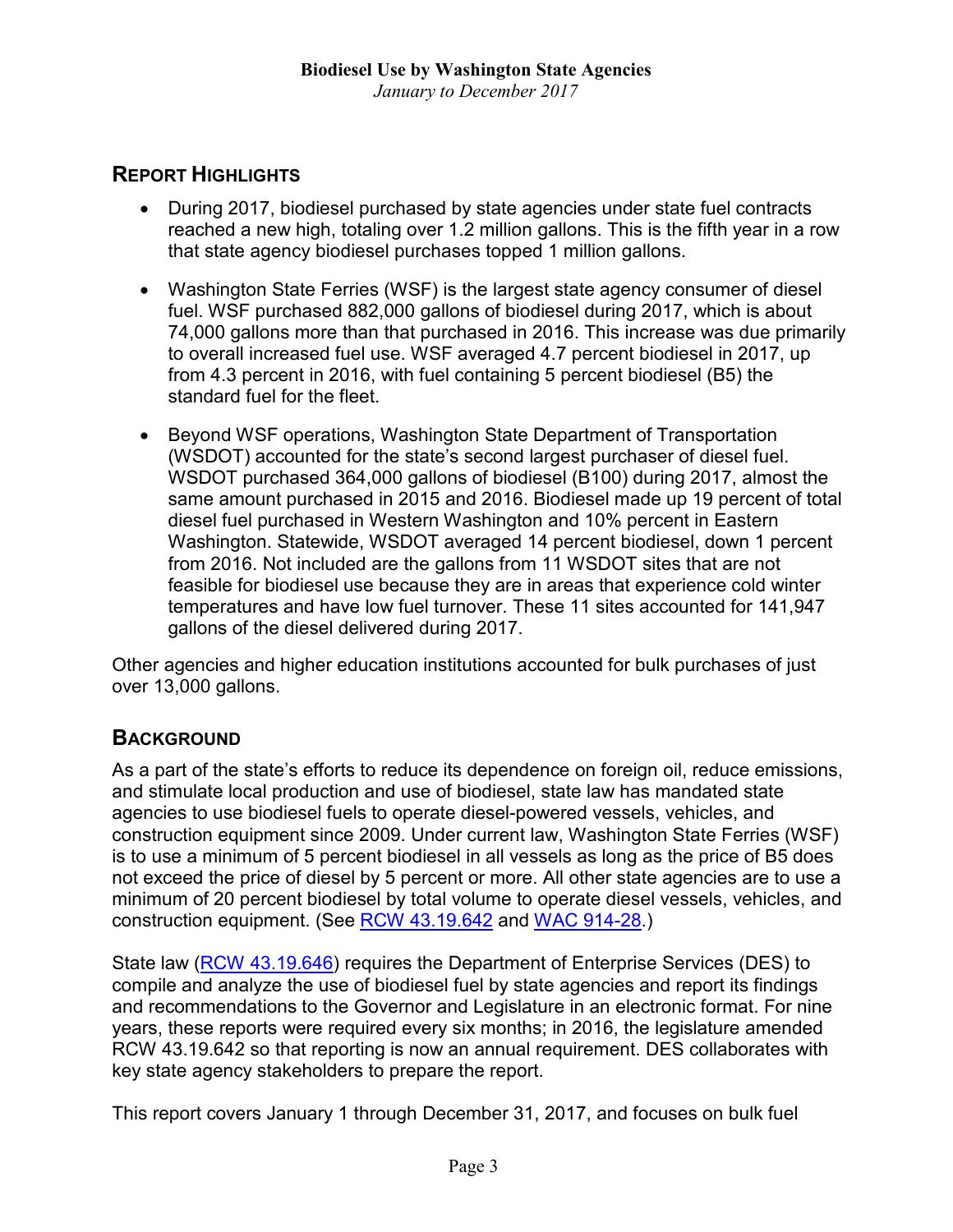*January to December 2017*

purchased through state fuel delivery contracts to operate diesel-powered vessels, vehicles, and equipment. The term "biodiesel" means pure biodiesel (B100) unless clearly indicated otherwise. Biodiesel blends are specified by the capital letter "B" followed by a value representing the volume percentage of biodiesel, such as B5 and B20. Therefore, B5 contains 5 percent biodiesel and 95 percent diesel. In tables and charts, biodiesel is expressed in B100 gallons.

## **STATE BIODIESEL PURCHASES**

State agencies are required to purchase bulk fuel through the state fuel contracts that cover gasoline, heating oil, and diesel fuel (including biodiesel). The contracts are also used by many higher education institutions, cities, counties, school districts, and transit systems.

In 2017, state agencies and higher education institutions purchased 22.3 million gallons of diesel fuel through state fuel contracts, including just over 1.2 million gallons of biodiesel. Since the biodiesel use mandate was enacted, state agency purchases have increased significantly and topped 1 million gallons for the fifth year in a row in 2017.

As the largest consumer of diesel fuel among state agencies, WSDOT purchased 98 percent of the diesel fuel and 99 percent of the biodiesel purchased during 2017. Of those purchases, WSF alone accounts for 84 percent of the diesel and 71 percent of the biodiesel. Other purchases made by state agencies for diesel-powered vehicles and equipment made up 2 percent of total diesel fuel purchased and 1 percent of the biodiesel purchased on state contracts.



# **WASHINGTON STATE FERRIES (WSF) BIODIESEL USE**

• WSF purchased 882,214 gallons of biodiesel during 2017. This is a 9 percent increase from the 807,807 gallons purchased during 2016. Total fuel purchased during the period increased about 1.4 percent, due to the integration of new Olympic Class vessels, which replaced smaller vessels. Overall, WSF purchases averaged 4.6 percent biodiesel for 2017, up from 4.3 percent for 2016.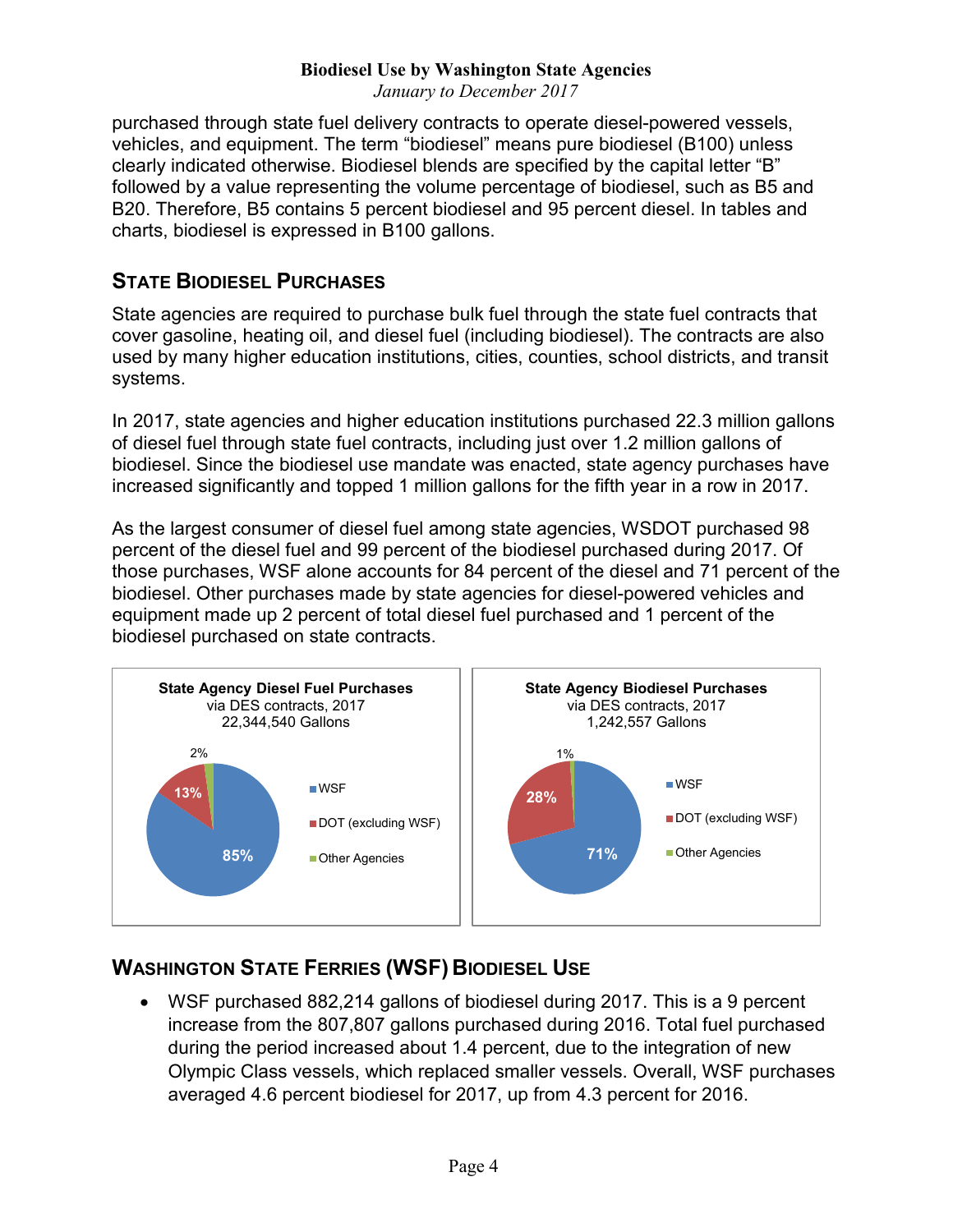*January to December 2017*

| Year | <b>Diesel Gallons</b> | <b>Biodiesel Gallons</b> | <b>Total Gallons</b> | <b>Biodiesel %</b> |
|------|-----------------------|--------------------------|----------------------|--------------------|
| 2017 | 17,976,949            | 882,214                  | 18,859,163           | 4.7%               |
| 2016 | 17,799,290            | 807,807                  | 18,607,097           | 4.3%               |
| 2015 | 16,687,482            | 691,580                  | 17,379,062           | 4.0%               |
| 2014 | 16,480,334            | 715,653                  | 17,195,987           | 4.2%               |
| 2013 | 16,701,761            | 687,741                  | 17,389,502           | 4.0%               |
| 2012 | 16,749,738            | 485,537                  | 17,235,275           | 2.8%               |
| 2011 | 17,107,676            | 468,837                  | 17,576,513           | 2.7%               |
| 2010 | 16,915,217            | 221,421                  | 17,136,638           | 1.3%               |
| 2009 | 16,733,093            | 101,939                  | 16,835,032           | 0.6%               |

#### **Washington State Ferries Biodiesel Use: 2009 to 2017**

• WSF's progress using biodiesel has occurred in stages, corresponding with the availability of in-line blended B5 fuel. WSF began using B5 for vessels fueled by truck from the Harbor Island truck facility in Seattle in 2009. Vessels fueled by truck from Anacortes began using B5 in 2011. Installation of infrastructure for in-line blending at the Seattle Harbor Island dock facility was completed in early 2013.



- During 2017, all delivery locations received B5 fuel, with 9 of the 10 locations averaging at least 3.1 percent biodiesel. Notably, fuel at the Seattle Dock Facility, which accounted for over 38 percent of all fuel delivered this period, averaged 5.9 percent biodiesel, while fuel deliveries to Eagle Harbor averaged 2.5 percent biodiesel, as one of the two fuel deliveries made to Eagle Harbor was diesel.
- On average, the price of B5 for WSF exceeded the price of diesel by 1.8 percent.
- Beginning in February 2017, WSF commenced a one-year pilot program to test the use of 10 percent biodiesel on one of its largest vessels, the M/V Tacoma, and assess the impact of 10 percent biodiesel on vessel equipment, performance, and maintenance requirements.
- WSF did not report any biodiesel-related quality or performance issues during the period.

# **LAND SECTOR USE**

State agency purchases of biodiesel for use in vehicles and equipment totaled 360,000 gallons in 2017, about the 27,000 gallons less than what was purchased the previous year. Overall, state agency biodiesel purchases averaged 10.3 percent of total diesel fuel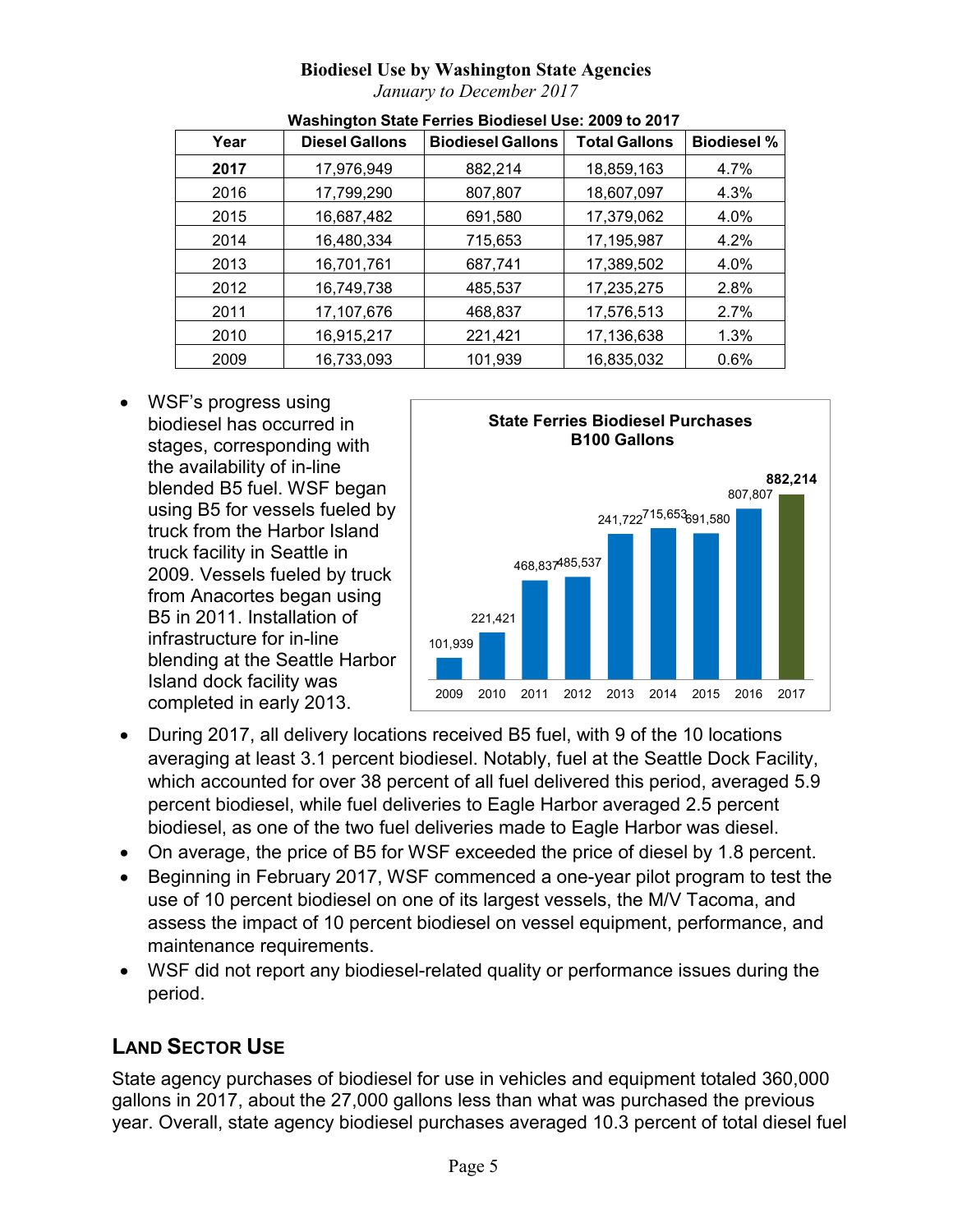*January to December 2017*

purchased under the state fuel contract.

In the land sector, Washington State Department of Transportation (WSDOT) is the largest single purchaser of diesel fuel. In 2017, WSDOT purchased 3 million gallons of diesel fuel, accounting for 13 percent of all diesel fuel and 28 percent of all biodiesel purchased by state agencies under the state fuel contract.

WSDOT maintains a comprehensive statewide network of fueling stations that serves the majority of the state's diesel-powered vehicles and equipment. Of the twelve other agencies purchasing diesel fuel under the state contract, only four purchased more than 30,000 gallons of bulk fuel during the period – the departments of Corrections, Natural Resources, Fish and Wildlife, and Social and Health Services.

Among the 14 higher education institutions purchasing diesel fuel off the state contract, Washington State University was the largest purchaser, accounting for 75 percent of the fuel purchased for diesel-powered vehicles and equipment. Biodiesel was not purchased by any higher education institute.

| <u>stato / igonoj Biodiocon i anonacco (Eana cootor): Evin</u> |                       |                          |                      |                    |  |  |  |
|----------------------------------------------------------------|-----------------------|--------------------------|----------------------|--------------------|--|--|--|
| <b>Agency</b>                                                  | <b>Diesel Gallons</b> | <b>Biodiesel Gallons</b> | <b>Total Gallons</b> | <b>Biodiesel %</b> |  |  |  |
| <b>WSDOT</b>                                                   | 2,207,675             | 363.912                  | 2,571,587            | 14.2%              |  |  |  |
| <b>Other Agencies</b>                                          | 325,566               | 13,200                   | 338,766              | 3.9%               |  |  |  |
| <b>Higher Education</b>                                        | 184,136               |                          | 184,136              | 0.0%               |  |  |  |
| Total                                                          | 2,717,377             | 377,112                  | 3,094,489            | 12.2%              |  |  |  |

| State Agency Biodiesel Purchases (Land Sector): 2017 |  |
|------------------------------------------------------|--|
|------------------------------------------------------|--|

On a percentage basis, the biodiesel content of diesel fuel purchased by state agencies for use in vehicles and equipment has averaged above 10 percent for the last six years. Prior to 2011, a lack of availability in Eastern Washington limited efforts to use biodiesel fuels.

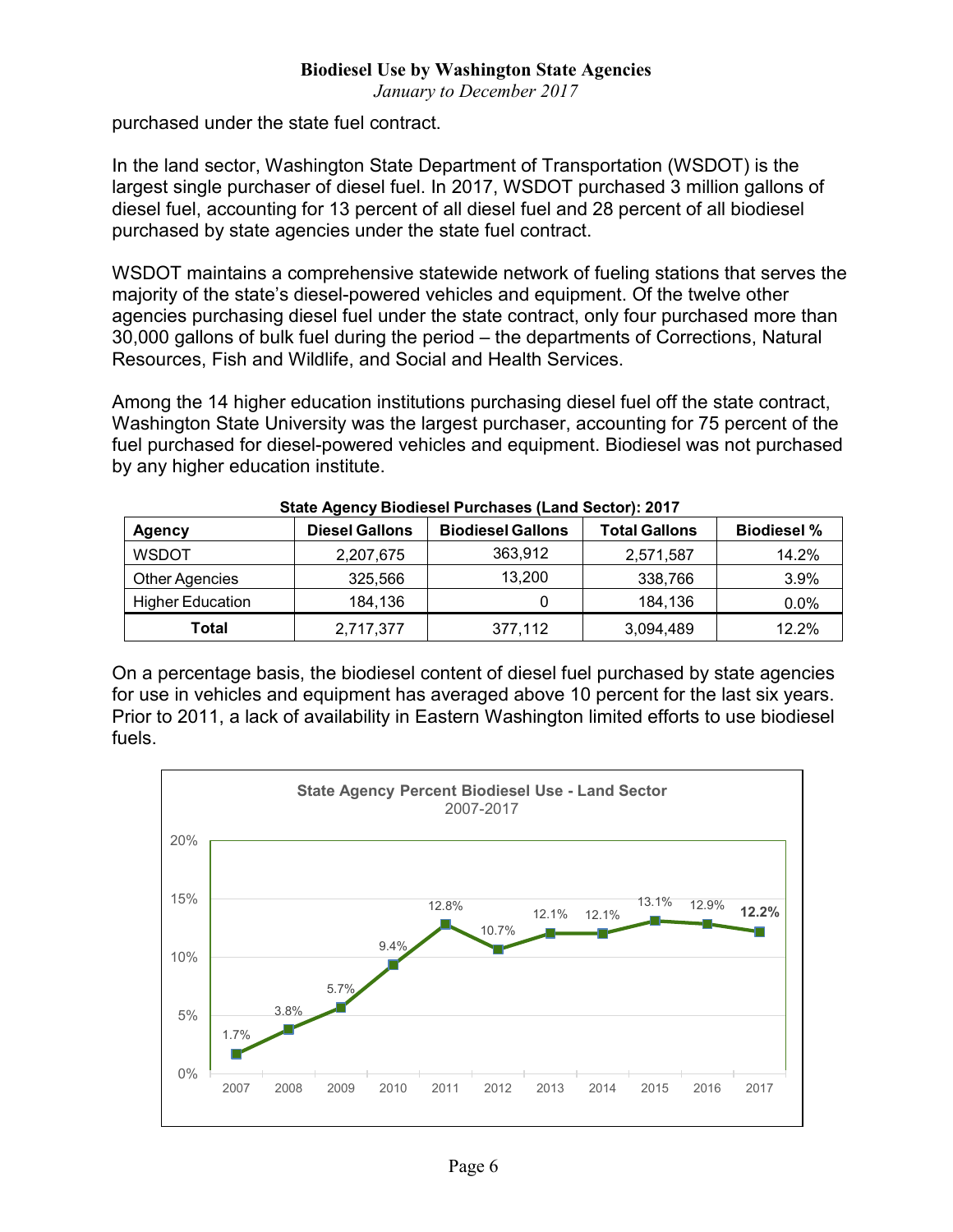*January to December 2017*

## **DETAILS ON WSDOT PURCHASES AND USE**

- Overall, WSDOT's total biodiesel purchases in 2017 were down 1/2 percent, while total fuel purchased was up 6 percent from 2016. As a result, biodiesel compared to the total diesel volume was down slightly, dropping from 15.1 percent to 14.2 percent. This is primarily due to availability of biodiesel from vendors in eastern Washington.
	- WSDOT had 42 fuel sites with biodiesel fuel available in Western Washington. About 90percent of the deliveries to these sites were B20, 11 percent B15, and remainder primarily were B10. Vendors experienced availability issues and delivered diesel instead of the ordered biodiesel blend on two dates impacting two sites. Subsequently, B99 was delivered to achieve the desired blend at one site.
	- WSDOT had 54 fuel sites with biodiesel fuel available in Eastern Washington. Almost 30 percent of the deliveries to these sites were B20, 38 percent were B10, 31% were less than B10, and 1 percent were B25 or greater. Vendors experienced availability and dispatching issues and delivered diesel instead of the ordered biodiesel blend on 17 dates impacting at least 16 sites. Total biodiesel purchases for Eastern Washington sites dropped 9% as compared to 2016 total biodiesel purchases. Eastern Washington receive lower biodiesel blends during the fall to transition to colder weather blends.

| Region                 | <b>Total Gallons</b> | <b>Diesel Gallons</b> | <b>Biodiesel Gallons</b> | <b>Biodiesel</b> % |
|------------------------|----------------------|-----------------------|--------------------------|--------------------|
| Westside               | 1.122.382            | 909,723               | 212,659                  | 18.9%              |
| Eastside               | 1.449.205            | 1,297,952             | 151,253                  | 10.4%              |
| <b>Statewide Total</b> | 2,571,587            | 2,207,675             | 363,912                  | 14.2%              |

*Note: Excludes 11 sites where no biodiesel is delivered.*

- WSDOT continued its suspension of purchases of biodiesel blends higher than B20. After a review of EPA regulations, May 2012 published guidance, and biodiesel handling guidelines on materials compatibility, the department determined that its diesel fuel tanks must be replaced to meet certification requirements to store biodiesel blends above B20. During 2017, WSDOT replaced diesel tanks at Mottman (Olympia), Goldendale, and Prosser.
- WSDOT's experience with biodiesel fuels and testing biodiesel blends up to B90 has demonstrated the importance of: (1) managing biodiesel concentration based on climate and conditions; and (2) limiting biodiesel at sites with low fuel turnover. Currently, WSDOT has 11 sites that are not feasible for biodiesel use because they are in areas that experience cold winter temperatures and have low fuel turn-over (no fuel use for periods of four to six months or longer).
- WSDOT experienced gelling issues in Eastern Washington January 5 and 6, 2017 in Newport and Windermere in several pieces of equipment and fuel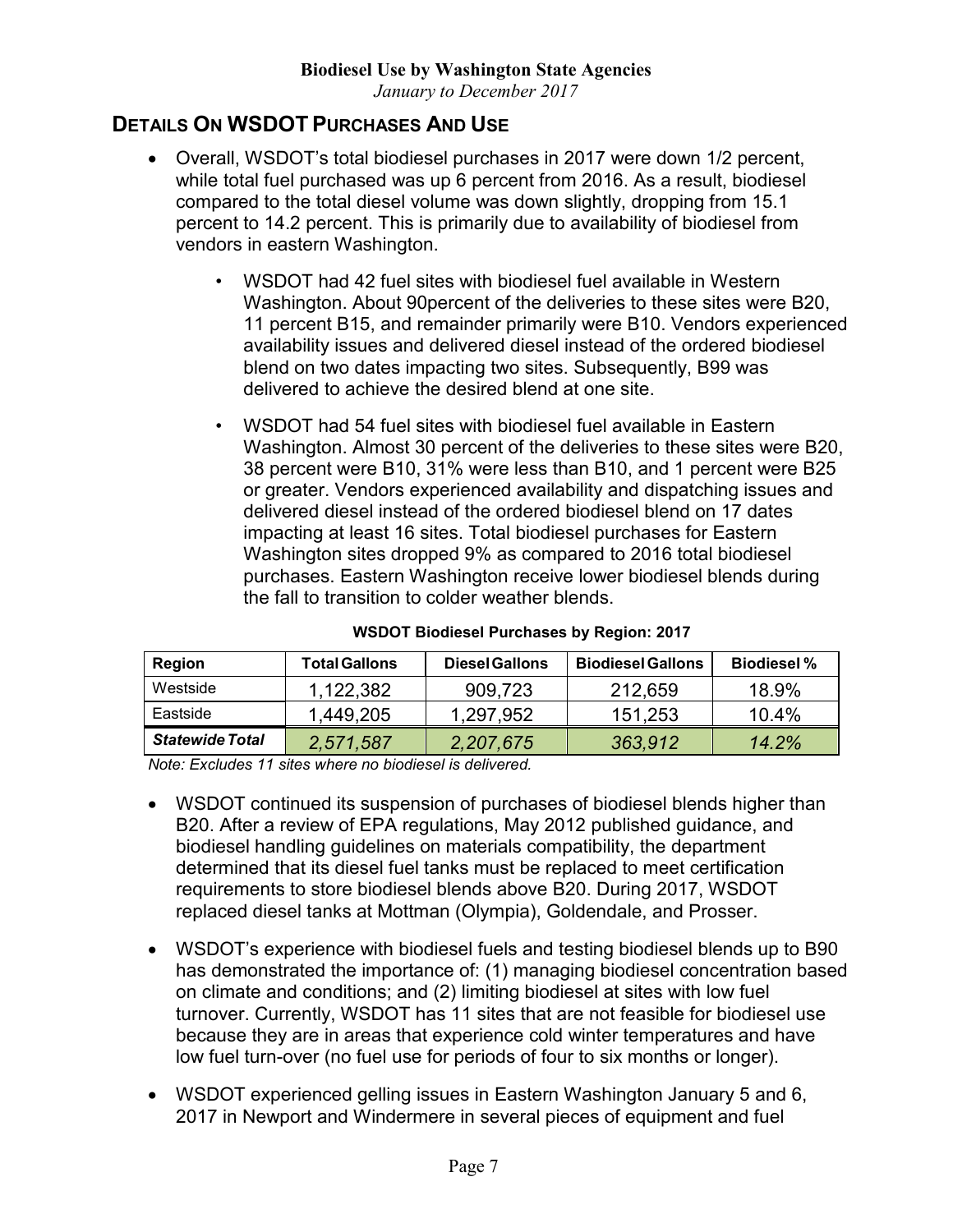#### **Biodiesel Use by Washington State Agencies** *January to December 2017*

dispensers. In Western Washington, Toledo fuel dispensers gelled on January 12, 2017, however, the possible cause was that the fuel received was not winter mix fuel.

• WSDOT continued to employ best practices for using biodiesel. Operational issues included: (1) replacing fuel dispenser filters at twice the previous rate; (2) using a more porous filter to minimize filter failure; and (3) cleaning tanks at a higher frequency. WSDOT continues to experience higher rates of fuel injector and filter failure, which may be attributable to biodiesel use.

WSDOT biodiesel purchases have averaged above 15 percent for seven years in Western Washington and topped 10 percent for the past four years in Eastern Washington. Prior to May 2012, some sites in Western Washington provided biodiesel blends of up to B40. Use of these blends was suspended subsequent to a 2012 review of EPA regulations and newly published guidance on materials compatibility. Before 2011, the lack of biodiesel availability from contractors serving Eastern Washington limited WSDOT's efforts to use biodiesel fuels in that region.



# **FUEL QUALITY**

The Washington State Department of Agriculture (WSDA) monitors the quality of diesel and biodiesel used by state agencies as part of the state's Motor Fuel Quality Program. During 2017, WSDA submitted 127 diesel and biodiesel blend fuel samples to a contract laboratory to test compliance with ASTM quality standards. Samples were obtained from fuel terminals, retail outlets, and state and local government fueling sites. They included 98 diesel samples, 4 B10 samples, 19 B20 samples, and 6 B99 samples. The diesel samples included 35 samples from pumps with the added label "may contain up to 5% biodiesel." Fifteen of these samples were found to contain biodiesel, with most testing as B5. One B10 labeled site tested as Diesel.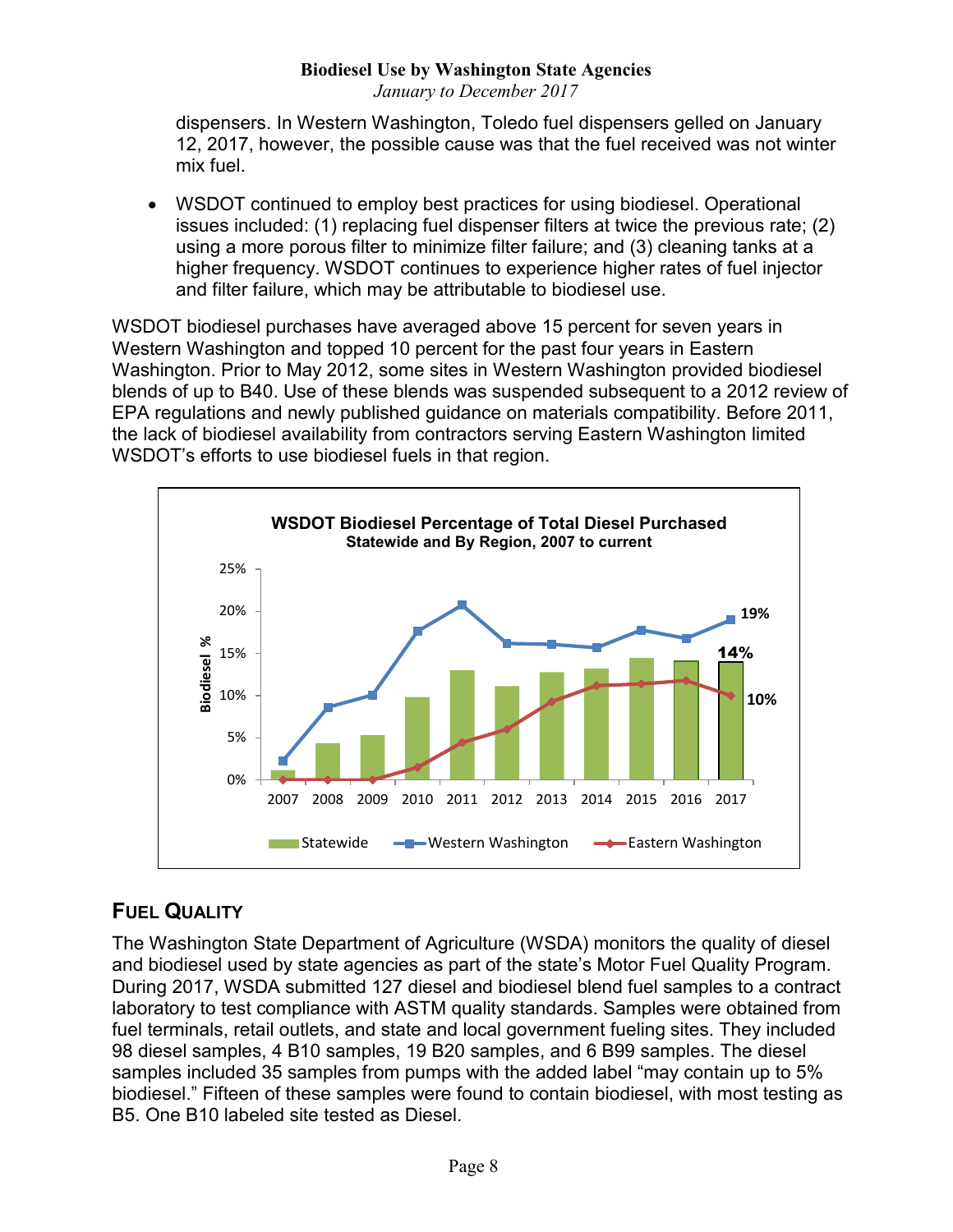*January to December 2017*

Test results continued to show problems with diesel fuel meeting flash point specifications. Of the 23 samples that did not meet ASTM specifications, 18 samples (78 percent) failed to meet flash point specifications. Flash point failures do not affect engine performance but can be an indicator of contamination. These failures are often caused by contamination with small amounts of gasoline usually attributed to the tank management of transport trucks or design flaws with underground storage tank systems. All B20 and B99 fuel samples met ASTM specifications.

WSDA issued 8 notices of correction and 3 civil penalties to businesses for selling diesel fuels that did not meet specifications. In addition, WSDA issued one notice of correction for labeling violations.

Overall, WSDA did not identify any significant quality issues with biodiesel fuels during this reporting period. WSDA reported that it is harder and harder for its inspectors to find retail stations offering fuels with more than 5% biodiesel.

## **STATE CONTRACTING**

DES has four Master Contracts that provide multiple types of fuel products and are utilized by numerous purchasers across the state. The following is a list of the Master Contracts including unique provisions of each Contract:

- **Bulk Fuel (#00311) -** provides bulk fuel and will call fuel deliveries for products such as gasoline, diesel (clear & dyed), and biodiesel
	- There are five (5) Contractors awarded regionally across the state. The Contractors are Associated Petroleum Products (APP), RE Powell, PetroCard, Wilcox & Flagel and Coleman Oil.
	- The current term ends in May 20, 2018. There are extensions available through 2021.
	- Biodiesel provisions include:
		- Biodiesel can be made from any feedstock so long as it meets ASTM specifications
		- Contractors must provide state agencies with biodiesel that is at least 51 percent in-state sourced
	- In 2016, Purchasers were interested in the availability of Renewable Diesel and sought changes in the Contract that would address emergencies and lower administrative transaction costs. Based on this need, DES rebid the Bulk Fuels Contract. Bid submissions are due in February 2018. DES plans to maintain Master Contract #00311 until it is superseded by the new Contract.
- **Pier 15 (Seattle Dock Facility) (#00414)** provides diesel and a B5 biodiesel blend to Washington State Ferries (WSF) – Pier-to-Vessel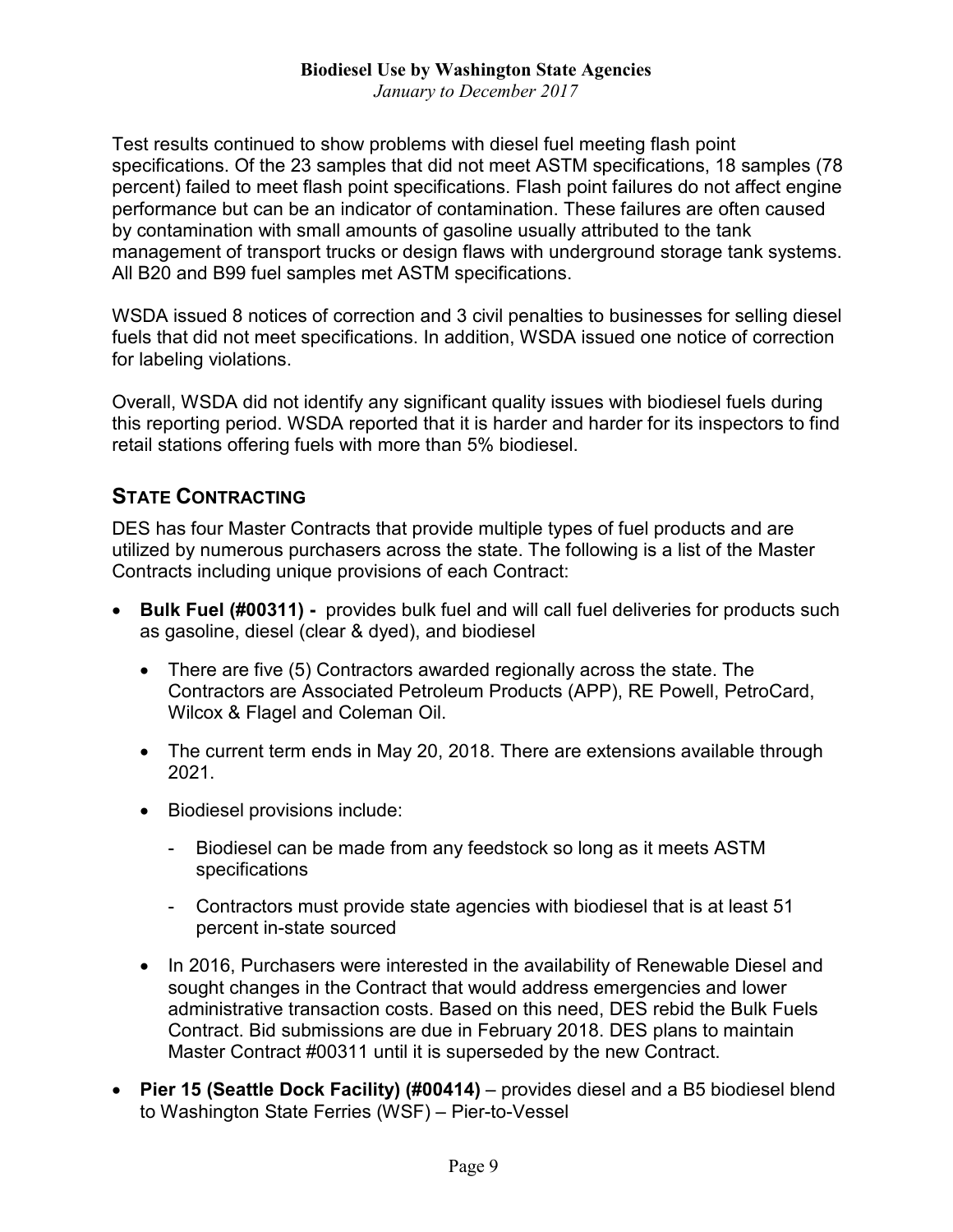*January to December 2017*

- This is a sole source contract with Maxum Petroleum Co.
- The current term ends September 4, 2018
- Biodiesel provisions include:
	- Biodiesel can be made from any feedstock so long as it meets ASTM specifications
	- Contractors must provide state agencies with biodiesel that is at least 51 percent in-state sourced
- **Marine Refueling Services (#02207)** provides diesel and a B5 biodiesel blend to Washington State Ferries (WSF) via Truck-to-Vessel
	- Maxum Petroleum Co. is the Contractor
	- The current term ends on April 27, 2018
	- DES plans to rebid this Contract in 2018
	- Biodiesel provisions include:
		- Biodiesel can be made from any feedstock so long as it meets ASTM specifications
		- Contractors must provide state agencies with biodiesel that is at least 51 percent in-state sourced
- **Over the Water Marine Refueling (Keller Ferry) (#07613)** provides diesel and a B5 biodiesel blend to Washington State Ferries (WSF) for the Keller Ferry run
	- Connell Oil, Inc. is the Contractor
	- The current term ends on January 13, 2018. There are extensions available through 2024
	- Biodiesel provisions include:
		- Biodiesel can be made from any feedstock so long as it meets ASTM specifications
		- Contractors must provide state agencies with biodiesel that is at least 51 percent in-state sourced

## **OTHER ACTIVITIES RELATED TO BIODIESEL USE BY STATE AGENCIES**

The interagency Alternative Fuels and Vehicles Technical Advisory Group met six times in 2017, with much of the group's focus on transportation electrification. The group includes the 12 agencies and 4 universities that collectively represent more than 98 percent of state agency fuel use, as well as the 65 local governments now covered by similar annual reporting requirements. The group's objective is to facilitate